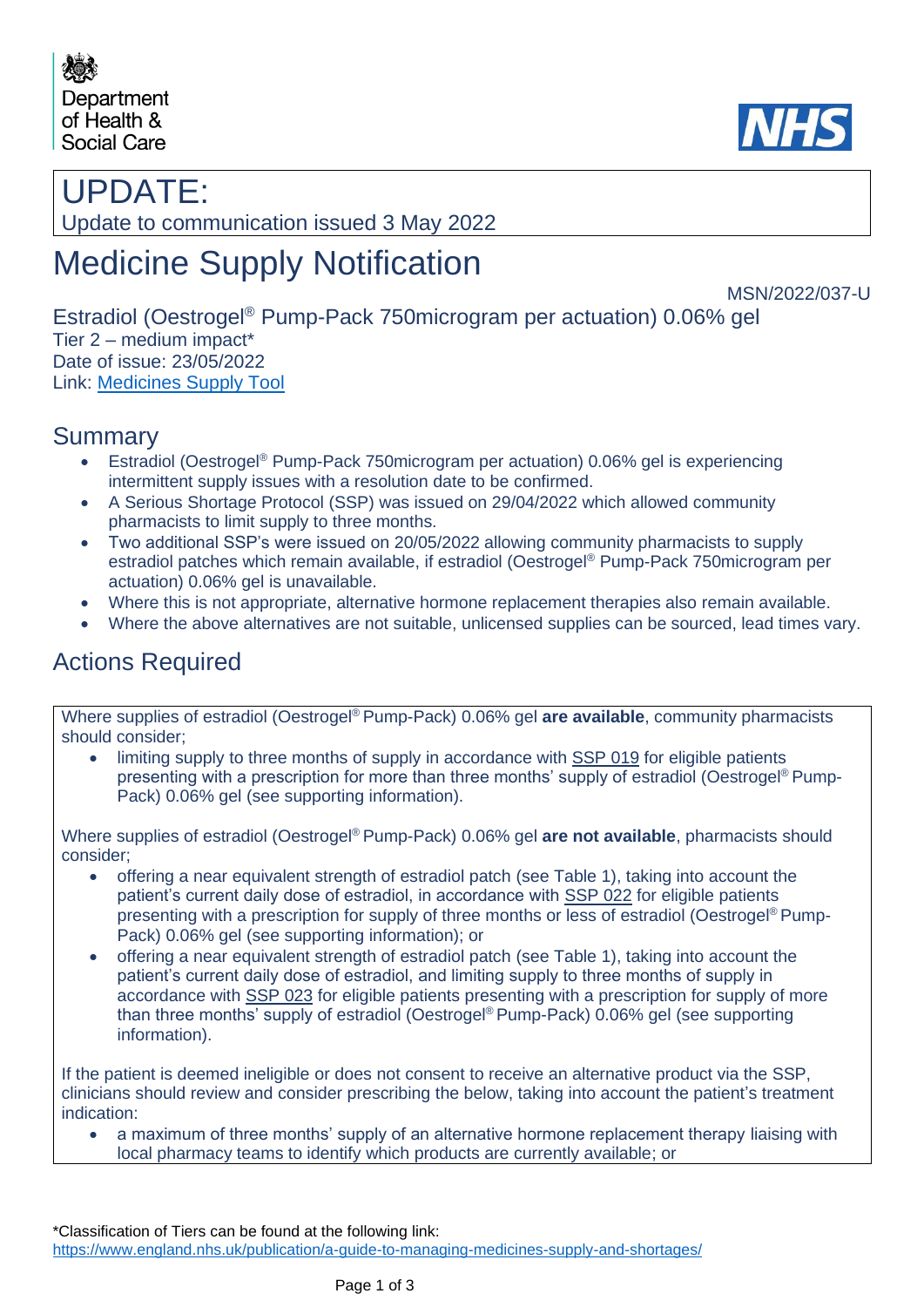• unlicensed products only where licensed alternatives are not appropriate. Prescribers should work with local pharmacy teams to ensure orders are placed within appropriate time frames as lead times may vary (see supporting information).

## Supporting information

#### Clinical information

#### Switching to estradiol patches:

- If a patient has been referred from the community pharmacy to the prescriber as they are unable to utilise the SSP to switch to an appropriate strength of estradiol patch, clinicians should investigate the reasons behind this with the patient.
- If referral has been made by the community pharmacist as the patient has reported previous adverse reactions to estradiol patches, consider whether an alternative brand of patch would be suitable, see Table 1. If the previous reaction was severe, consider alternative hormone replacement therapy or unlicensed imports.
- Patients may require titration of their dose if symptom control is not achieved within 8 weeks.

#### Patient counselling points:

- Patients should be made aware of the following and advised to return to the prescriber:
	- o for further investigation if they experience persistent side effects including vaginal 'breakthrough bleeding';
	- $\circ$  for consideration of alternative therapies if they are switching to estradiol patches and experience any patch adhesion issues or skin irritation; and
	- $\circ$  for dose titration if they feel the symptoms of menopause have gotten worse 8 weeks after switching to a new product.
- Patients with an intact uterus should be advised that they should continue to take the progestogen component of their HRT regimen, even after switching to an alternative oestrogen preparation including estradiol patches.

#### **Table 1- Dose equivalence between estradiol (Oestrogel® Pump-Pack) 0.06% gel and estradiol patches\***

| <b>Current daily dose</b><br>of estradiol<br>(Oestrogel <sup>®</sup> pump<br>pack<br>750mcg/actuation)<br>0.06% gel | <b>Equivalent dose of</b><br>estradiol patch | <b>Patch options</b>      | <b>Dosing</b>                |
|---------------------------------------------------------------------------------------------------------------------|----------------------------------------------|---------------------------|------------------------------|
| 2 pumps daily                                                                                                       | 50 microgram<br>patch                        | Progynova TS®             | Apply one patch WEEKLY       |
|                                                                                                                     |                                              | FemSeven <sup>®</sup>     | Apply one patch WEEKLY       |
|                                                                                                                     |                                              | Evorel <sup>®</sup>       | Apply one patch TWICE WEEKLY |
|                                                                                                                     |                                              | Estraderm MX <sup>®</sup> | Apply one patch TWICE WEEKLY |
| 3 pumps daily                                                                                                       | 75 microgram<br>patch                        | FemSeven <sup>®</sup>     | Apply one patch WEEKLY       |
|                                                                                                                     |                                              | Evorel <sup>®</sup>       | Apply one patch TWICE WEEKLY |
|                                                                                                                     |                                              | Estraderm MX <sup>®</sup> | Apply one patch TWICE WEEKLY |
| 4 pumps daily                                                                                                       | 100 microgram<br>patch                       | FemSeven <sup>®</sup>     | Apply one patch WEEKLY       |
|                                                                                                                     |                                              | Progynova TS <sup>®</sup> | Apply one patch WEEKLY       |